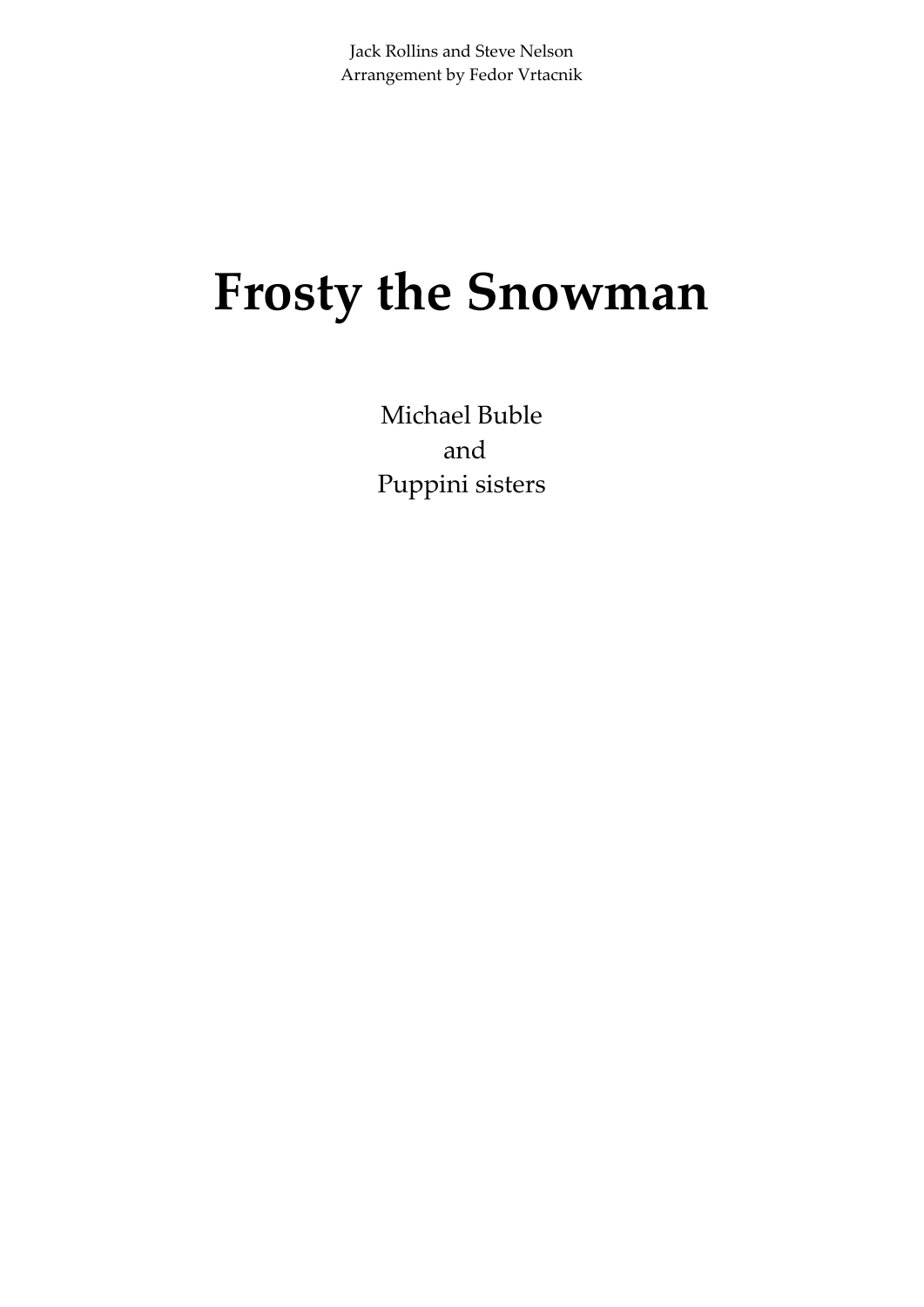|                        |                  | Swing $J\text{=}150$ |                              |                    |                          |                                                      |                                                         |                  |                                              |                          |                                      | $\tilde{\mathbb{F}}$<br>È<br>₽    | $\hat{\ddagger}$              |
|------------------------|------------------|----------------------|------------------------------|--------------------|--------------------------|------------------------------------------------------|---------------------------------------------------------|------------------|----------------------------------------------|--------------------------|--------------------------------------|-----------------------------------|-------------------------------|
| Flute 1                | Ģ                |                      |                              |                    |                          |                                                      |                                                         |                  |                                              |                          |                                      |                                   |                               |
|                        |                  |                      | mf                           |                    |                          |                                                      |                                                         |                  |                                              |                          | $f\!f$                               |                                   |                               |
| Flute 2                | $\mathbb{S}^5$   |                      |                              |                    |                          |                                                      |                                                         |                  | ے و<br>١r                                    | 忙<br>$\epsilon$          | ₿                                    |                                   |                               |
|                        |                  |                      | m                            |                    |                          |                                                      |                                                         |                  |                                              |                          | ff                                   |                                   |                               |
|                        |                  |                      |                              |                    |                          |                                                      |                                                         |                  | 年毕 丰竿                                        |                          | €                                    |                                   |                               |
| Oboe $1\,$             | (৯º              |                      | mf                           |                    |                          |                                                      |                                                         |                  |                                              |                          | ff                                   |                                   |                               |
|                        |                  |                      |                              |                    |                          |                                                      |                                                         |                  | Þ∱<br>怿                                      | 手笔                       | $\triangleq$                         |                                   |                               |
| Oboe $2\,$             | ∞                |                      |                              |                    |                          |                                                      |                                                         |                  |                                              |                          | ¥<br>$\overline{b}$                  |                                   |                               |
|                        |                  |                      | mf                           |                    |                          |                                                      |                                                         |                  |                                              |                          | $f\!f$                               |                                   |                               |
| Clarinet in Bb $1\,$   | m                |                      |                              |                    | P.                       |                                                      |                                                         |                  |                                              |                          |                                      |                                   |                               |
|                        |                  |                      | mf                           |                    |                          |                                                      |                                                         |                  |                                              |                          | $f\!f$                               |                                   |                               |
| Clarinet in $\rm Bb$ 2 | 6                |                      |                              |                    |                          |                                                      |                                                         |                  |                                              |                          |                                      |                                   |                               |
|                        |                  |                      | mf                           |                    |                          |                                                      |                                                         |                  |                                              |                          | ff                                   |                                   |                               |
|                        |                  |                      |                              |                    |                          |                                                      |                                                         |                  |                                              |                          |                                      |                                   |                               |
| Alto $1\,$             | Ð                |                      |                              |                    |                          | ₩<br>ř                                               |                                                         |                  |                                              | ≠                        | $f\!f$                               |                                   | Ç.                            |
|                        |                  |                      |                              |                    |                          |                                                      |                                                         |                  |                                              |                          |                                      |                                   | ff                            |
| Alto 2                 |                  |                      |                              |                    |                          | T.<br>۰o                                             | $\bullet$                                               |                  |                                              |                          |                                      |                                   | $\frac{\partial}{\partial f}$ |
|                        |                  |                      |                              |                    |                          |                                                      |                                                         |                  |                                              |                          | ff                                   |                                   |                               |
| Tenor                  | ভে               |                      |                              |                    |                          |                                                      |                                                         |                  |                                              |                          | Þ                                    |                                   | $\overline{\epsilon}$         |
|                        |                  | mf                   |                              |                    |                          |                                                      |                                                         |                  |                                              |                          | $f\!f$                               |                                   | $_{\it ff}^{\rm V}$           |
| Bassoon $1\,$          | <del>י, (</del>  |                      |                              |                    |                          |                                                      |                                                         |                  |                                              |                          |                                      |                                   | ÷<br>$\overline{y}$           |
|                        |                  |                      | m                            |                    |                          |                                                      |                                                         |                  |                                              |                          | ff                                   |                                   |                               |
|                        |                  |                      |                              |                    |                          |                                                      |                                                         |                  |                                              |                          |                                      |                                   |                               |
| Bassoon 2              | $9\frac{1}{2}$   |                      |                              |                    |                          |                                                      |                                                         |                  |                                              |                          |                                      |                                   |                               |
|                        |                  | mf                   |                              |                    |                          |                                                      |                                                         |                  |                                              |                          | ff                                   |                                   | ff                            |
| Horn in F $1\,$        | ᢛ                |                      | o                            |                    | Ď                        | $\overline{a}$                                       | ú                                                       |                  | $\overline{2}$                               | ┵┇┵                      | d                                    |                                   |                               |
|                        |                  |                      |                              |                    |                          |                                                      |                                                         |                  |                                              |                          | $\overline{\hat{f}}$                 |                                   | ff                            |
| Horn in F $2\,$        | ଚ                |                      | ᢦ                            |                    | D                        | $\overline{\phantom{a}}$<br>$\overline{\phantom{a}}$ | ≐ত                                                      | o                | $\overline{a}$ $\overline{a}$ $\overline{a}$ |                          | $\overline{\phantom{a}}$             | z                                 | $\rightarrow$ 7               |
|                        |                  |                      |                              |                    |                          |                                                      |                                                         |                  |                                              |                          | $\tilde{f}$                          |                                   | $\overline{f}$                |
|                        |                  |                      | ๔                            |                    |                          |                                                      |                                                         |                  |                                              |                          |                                      |                                   |                               |
| Horn in F $3$          | ∾                | mf                   |                              |                    | ò                        | $\overline{\phantom{a}}$                             | $\frac{1}{2}$ $\frac{1}{2}$ $\frac{1}{2}$ $\frac{1}{2}$ |                  | الموار أمرا                                  | $\overline{\phantom{a}}$ | $5^{\circ}$<br>$\tilde{f}$           |                                   | ╈<br>$f\bar{f}$               |
|                        |                  |                      |                              |                    |                          |                                                      |                                                         |                  |                                              |                          |                                      |                                   |                               |
| Horn in F $4\,$        |                  |                      |                              |                    |                          |                                                      |                                                         |                  |                                              |                          |                                      |                                   |                               |
|                        |                  | mf                   |                              |                    |                          |                                                      |                                                         |                  |                                              |                          | Ê                                    | 憧<br>$\hat{F}$                    |                               |
| Trumpet 1              |                  |                      |                              |                    |                          |                                                      |                                                         |                  |                                              |                          |                                      |                                   |                               |
|                        |                  |                      | mf                           |                    |                          |                                                      |                                                         |                  |                                              |                          | $\overline{\mathbf{f}^{\mathbf{f}}}$ |                                   |                               |
| Trumpet 2              |                  |                      |                              |                    |                          |                                                      |                                                         |                  |                                              |                          |                                      |                                   |                               |
|                        |                  |                      |                              |                    |                          |                                                      |                                                         |                  |                                              |                          | $f\!f$                               |                                   |                               |
|                        |                  |                      |                              |                    |                          |                                                      |                                                         |                  |                                              |                          |                                      |                                   |                               |
| Trumpet 3              |                  |                      | mf                           |                    |                          |                                                      |                                                         |                  |                                              |                          | ff                                   |                                   |                               |
|                        |                  |                      |                              | $\frac{6}{5}$<br>6 | è                        | $\tilde{f}$<br>₽                                     |                                                         | م                |                                              |                          |                                      | $\frac{1}{2}$<br>₽                |                               |
| Trombone 1             | ゾマ               |                      |                              |                    |                          |                                                      |                                                         |                  |                                              |                          |                                      |                                   |                               |
|                        |                  |                      |                              |                    | ŕ                        |                                                      |                                                         |                  |                                              |                          |                                      |                                   |                               |
| $\mbox{Trombone}\;2$   | י≓י              |                      |                              |                    |                          |                                                      |                                                         |                  |                                              |                          |                                      |                                   |                               |
|                        |                  |                      |                              |                    |                          |                                                      |                                                         |                  |                                              |                          |                                      |                                   |                               |
| Trombone 3             | 六                |                      |                              |                    |                          |                                                      |                                                         |                  |                                              |                          |                                      |                                   |                               |
|                        |                  |                      |                              |                    |                          |                                                      |                                                         |                  |                                              |                          |                                      |                                   |                               |
|                        |                  |                      |                              |                    |                          |                                                      |                                                         |                  |                                              |                          |                                      |                                   |                               |
| Tuba                   | <del>) - 1</del> |                      |                              |                    |                          |                                                      |                                                         |                  |                                              |                          |                                      | £.<br>킁<br>₹                      | $\overline{\phantom{1}}$      |
|                        |                  |                      |                              |                    |                          |                                                      |                                                         |                  |                                              |                          |                                      |                                   |                               |
| LEAD VOICE             |                  |                      |                              |                    |                          |                                                      |                                                         |                  |                                              |                          |                                      |                                   |                               |
|                        |                  |                      |                              |                    |                          |                                                      |                                                         |                  |                                              |                          | $\mathbf{B} \flat^7$                 | $Ab^7/9$<br>$\mathbf{G}^\text{o}$ | ${\rm F6/4^{15}}$             |
|                        | m                |                      |                              |                    |                          |                                                      |                                                         |                  |                                              |                          |                                      |                                   |                               |
| Piano                  |                  |                      |                              |                    | ng<br>mf                 |                                                      |                                                         |                  |                                              |                          | 净                                    |                                   |                               |
|                        | ליֱל             |                      |                              |                    |                          |                                                      |                                                         |                  |                                              |                          |                                      |                                   |                               |
|                        |                  |                      | $\frac{1}{\tilde{\epsilon}}$ |                    | $\frac{1}{\overline{6}}$ |                                                      | $\frac{1}{\overline{2}}$                                | $\frac{1}{\Phi}$ |                                              |                          |                                      |                                   |                               |
|                        |                  |                      |                              |                    |                          |                                                      |                                                         |                  |                                              |                          | £                                    | 慞<br>E                            |                               |
| $\rm Guitar$           | 6                |                      | $\it mf$                     |                    | $\overline{\phantom{a}}$ |                                                      |                                                         |                  |                                              |                          | $\overline{\mathbf{f}\mathbf{f}}$    |                                   |                               |
|                        |                  |                      |                              |                    |                          |                                                      |                                                         |                  |                                              |                          |                                      |                                   |                               |



## **Frosty the Snowman**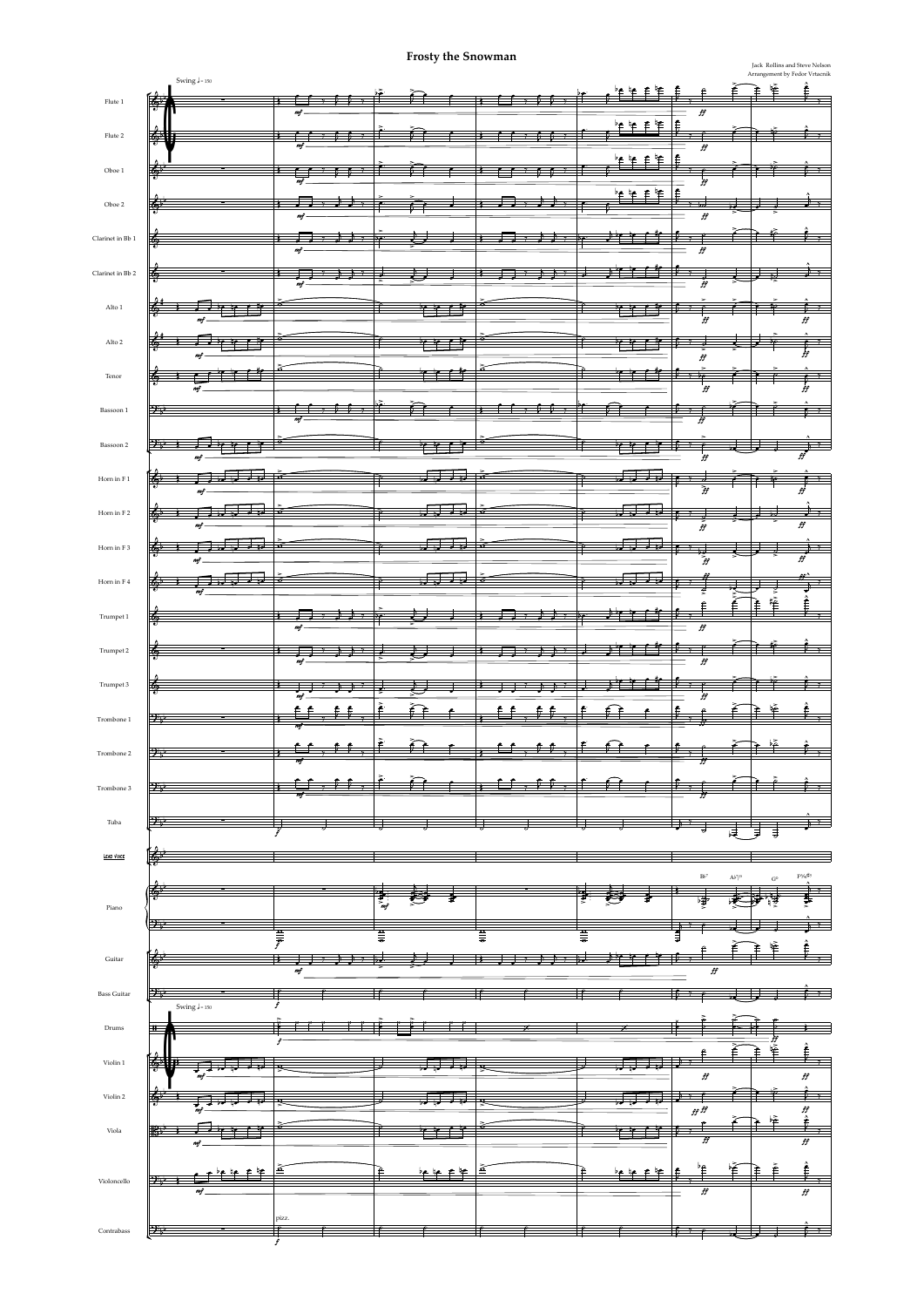



3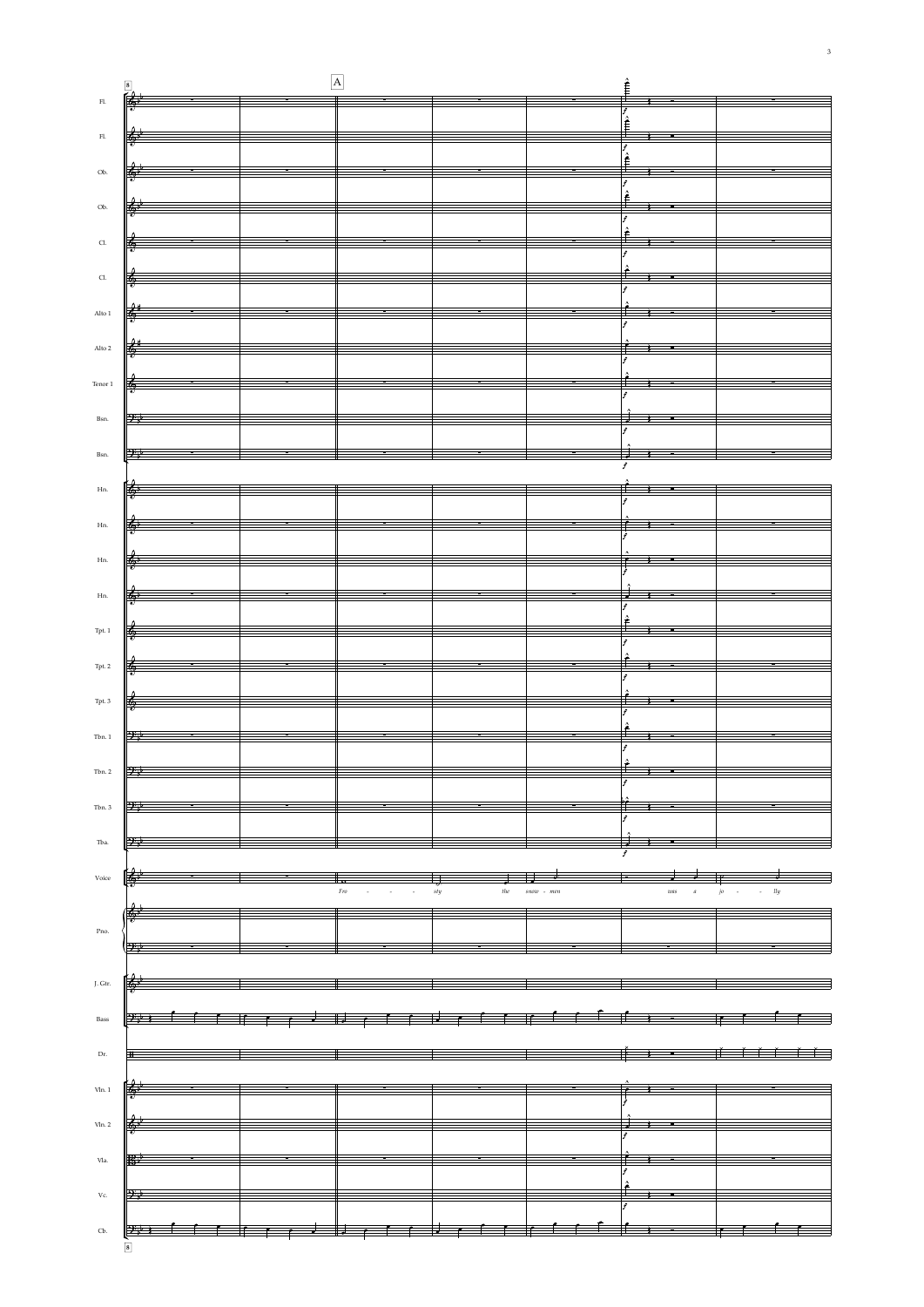|                             | 15                                                                                                                                                                                                                                                                                                                  |                                                                                                                                                                                                                                                                                                                                                                       |                                                                                                                                                                                                                                                    |                                                                                                                                                                                                                                                                                                                                      |                                                                       |                                                                                                                                                                                                                                                                                               |                        |
|-----------------------------|---------------------------------------------------------------------------------------------------------------------------------------------------------------------------------------------------------------------------------------------------------------------------------------------------------------------|-----------------------------------------------------------------------------------------------------------------------------------------------------------------------------------------------------------------------------------------------------------------------------------------------------------------------------------------------------------------------|----------------------------------------------------------------------------------------------------------------------------------------------------------------------------------------------------------------------------------------------------|--------------------------------------------------------------------------------------------------------------------------------------------------------------------------------------------------------------------------------------------------------------------------------------------------------------------------------------|-----------------------------------------------------------------------|-----------------------------------------------------------------------------------------------------------------------------------------------------------------------------------------------------------------------------------------------------------------------------------------------|------------------------|
| $\mathop{\rm Fl}\nolimits.$ |                                                                                                                                                                                                                                                                                                                     |                                                                                                                                                                                                                                                                                                                                                                       |                                                                                                                                                                                                                                                    |                                                                                                                                                                                                                                                                                                                                      |                                                                       |                                                                                                                                                                                                                                                                                               |                        |
|                             |                                                                                                                                                                                                                                                                                                                     |                                                                                                                                                                                                                                                                                                                                                                       |                                                                                                                                                                                                                                                    |                                                                                                                                                                                                                                                                                                                                      |                                                                       |                                                                                                                                                                                                                                                                                               |                        |
|                             |                                                                                                                                                                                                                                                                                                                     |                                                                                                                                                                                                                                                                                                                                                                       |                                                                                                                                                                                                                                                    |                                                                                                                                                                                                                                                                                                                                      |                                                                       |                                                                                                                                                                                                                                                                                               |                        |
| $\rm{Fl.}$                  |                                                                                                                                                                                                                                                                                                                     |                                                                                                                                                                                                                                                                                                                                                                       | $\overline{\langle \phi \rangle}$ . The contract of the contract of the contract of the contract of the contract of the contract of the contract of the contract of the contract of the contract of the contract of the contract of the contract o |                                                                                                                                                                                                                                                                                                                                      |                                                                       |                                                                                                                                                                                                                                                                                               |                        |
|                             |                                                                                                                                                                                                                                                                                                                     |                                                                                                                                                                                                                                                                                                                                                                       |                                                                                                                                                                                                                                                    |                                                                                                                                                                                                                                                                                                                                      |                                                                       |                                                                                                                                                                                                                                                                                               |                        |
|                             |                                                                                                                                                                                                                                                                                                                     |                                                                                                                                                                                                                                                                                                                                                                       |                                                                                                                                                                                                                                                    |                                                                                                                                                                                                                                                                                                                                      |                                                                       |                                                                                                                                                                                                                                                                                               |                        |
| Ob.                         |                                                                                                                                                                                                                                                                                                                     |                                                                                                                                                                                                                                                                                                                                                                       | $\frac{1}{\binom{n}{2}}$                                                                                                                                                                                                                           |                                                                                                                                                                                                                                                                                                                                      |                                                                       |                                                                                                                                                                                                                                                                                               |                        |
|                             |                                                                                                                                                                                                                                                                                                                     |                                                                                                                                                                                                                                                                                                                                                                       |                                                                                                                                                                                                                                                    |                                                                                                                                                                                                                                                                                                                                      |                                                                       |                                                                                                                                                                                                                                                                                               |                        |
| Ob.                         |                                                                                                                                                                                                                                                                                                                     |                                                                                                                                                                                                                                                                                                                                                                       |                                                                                                                                                                                                                                                    | $\frac{1}{\sqrt{2}}$                                                                                                                                                                                                                                                                                                                 |                                                                       |                                                                                                                                                                                                                                                                                               |                        |
|                             |                                                                                                                                                                                                                                                                                                                     |                                                                                                                                                                                                                                                                                                                                                                       |                                                                                                                                                                                                                                                    |                                                                                                                                                                                                                                                                                                                                      |                                                                       |                                                                                                                                                                                                                                                                                               |                        |
|                             |                                                                                                                                                                                                                                                                                                                     |                                                                                                                                                                                                                                                                                                                                                                       |                                                                                                                                                                                                                                                    |                                                                                                                                                                                                                                                                                                                                      |                                                                       |                                                                                                                                                                                                                                                                                               |                        |
| Cl.                         |                                                                                                                                                                                                                                                                                                                     |                                                                                                                                                                                                                                                                                                                                                                       |                                                                                                                                                                                                                                                    | $\frac{1}{\sqrt{2}}$ and $\frac{1}{\sqrt{2}}$ and $\frac{1}{\sqrt{2}}$ and $\frac{1}{\sqrt{2}}$ and $\frac{1}{\sqrt{2}}$ and $\frac{1}{\sqrt{2}}$ and $\frac{1}{\sqrt{2}}$ and $\frac{1}{\sqrt{2}}$ and $\frac{1}{\sqrt{2}}$ and $\frac{1}{\sqrt{2}}$ and $\frac{1}{\sqrt{2}}$ and $\frac{1}{\sqrt{2}}$ and $\frac{1}{\sqrt{2}}$ and |                                                                       |                                                                                                                                                                                                                                                                                               |                        |
|                             |                                                                                                                                                                                                                                                                                                                     |                                                                                                                                                                                                                                                                                                                                                                       |                                                                                                                                                                                                                                                    |                                                                                                                                                                                                                                                                                                                                      |                                                                       |                                                                                                                                                                                                                                                                                               |                        |
|                             |                                                                                                                                                                                                                                                                                                                     |                                                                                                                                                                                                                                                                                                                                                                       |                                                                                                                                                                                                                                                    |                                                                                                                                                                                                                                                                                                                                      |                                                                       |                                                                                                                                                                                                                                                                                               |                        |
| $\mathop{\rm Cl}\nolimits.$ |                                                                                                                                                                                                                                                                                                                     |                                                                                                                                                                                                                                                                                                                                                                       |                                                                                                                                                                                                                                                    | $\frac{1}{2}$ and $\frac{1}{2}$ and $\frac{1}{2}$ and $\frac{1}{2}$ and $\frac{1}{2}$ and $\frac{1}{2}$ and $\frac{1}{2}$ and $\frac{1}{2}$ and $\frac{1}{2}$ and $\frac{1}{2}$ and $\frac{1}{2}$ and $\frac{1}{2}$ and $\frac{1}{2}$ and $\frac{1}{2}$ and $\frac{1}{2}$ and $\frac{1}{2}$ a                                        |                                                                       |                                                                                                                                                                                                                                                                                               |                        |
|                             |                                                                                                                                                                                                                                                                                                                     |                                                                                                                                                                                                                                                                                                                                                                       |                                                                                                                                                                                                                                                    |                                                                                                                                                                                                                                                                                                                                      |                                                                       |                                                                                                                                                                                                                                                                                               |                        |
| Alto $1$                    |                                                                                                                                                                                                                                                                                                                     |                                                                                                                                                                                                                                                                                                                                                                       |                                                                                                                                                                                                                                                    | $\frac{1}{\sqrt{2}}$                                                                                                                                                                                                                                                                                                                 |                                                                       |                                                                                                                                                                                                                                                                                               |                        |
|                             |                                                                                                                                                                                                                                                                                                                     |                                                                                                                                                                                                                                                                                                                                                                       |                                                                                                                                                                                                                                                    |                                                                                                                                                                                                                                                                                                                                      |                                                                       |                                                                                                                                                                                                                                                                                               |                        |
|                             |                                                                                                                                                                                                                                                                                                                     |                                                                                                                                                                                                                                                                                                                                                                       |                                                                                                                                                                                                                                                    |                                                                                                                                                                                                                                                                                                                                      |                                                                       |                                                                                                                                                                                                                                                                                               |                        |
| Alto $2$                    |                                                                                                                                                                                                                                                                                                                     |                                                                                                                                                                                                                                                                                                                                                                       |                                                                                                                                                                                                                                                    | $\frac{1}{2}$                                                                                                                                                                                                                                                                                                                        |                                                                       |                                                                                                                                                                                                                                                                                               | <u> Tanzania (</u>     |
|                             |                                                                                                                                                                                                                                                                                                                     |                                                                                                                                                                                                                                                                                                                                                                       |                                                                                                                                                                                                                                                    |                                                                                                                                                                                                                                                                                                                                      |                                                                       |                                                                                                                                                                                                                                                                                               |                        |
|                             |                                                                                                                                                                                                                                                                                                                     |                                                                                                                                                                                                                                                                                                                                                                       |                                                                                                                                                                                                                                                    |                                                                                                                                                                                                                                                                                                                                      |                                                                       |                                                                                                                                                                                                                                                                                               |                        |
| Tenor $1$                   |                                                                                                                                                                                                                                                                                                                     |                                                                                                                                                                                                                                                                                                                                                                       |                                                                                                                                                                                                                                                    | $\frac{1}{2}$ , and the contract of the contract of the contract of the contract of the contract of the contract of the contract of the contract of the contract of the contract of the contract of the contract of the contract                                                                                                     |                                                                       |                                                                                                                                                                                                                                                                                               |                        |
|                             |                                                                                                                                                                                                                                                                                                                     |                                                                                                                                                                                                                                                                                                                                                                       |                                                                                                                                                                                                                                                    |                                                                                                                                                                                                                                                                                                                                      |                                                                       |                                                                                                                                                                                                                                                                                               |                        |
| Bsn.                        |                                                                                                                                                                                                                                                                                                                     |                                                                                                                                                                                                                                                                                                                                                                       |                                                                                                                                                                                                                                                    | <u> La Carlo de Carlo de la Carlo de Carlo de Carlo de Carlo de Carlo de Carlo de Carlo de Carlo de Carlo de Carl</u>                                                                                                                                                                                                                |                                                                       |                                                                                                                                                                                                                                                                                               |                        |
|                             |                                                                                                                                                                                                                                                                                                                     |                                                                                                                                                                                                                                                                                                                                                                       |                                                                                                                                                                                                                                                    |                                                                                                                                                                                                                                                                                                                                      |                                                                       |                                                                                                                                                                                                                                                                                               |                        |
|                             |                                                                                                                                                                                                                                                                                                                     |                                                                                                                                                                                                                                                                                                                                                                       |                                                                                                                                                                                                                                                    |                                                                                                                                                                                                                                                                                                                                      |                                                                       |                                                                                                                                                                                                                                                                                               |                        |
| Bsn.                        | 9.5                                                                                                                                                                                                                                                                                                                 |                                                                                                                                                                                                                                                                                                                                                                       |                                                                                                                                                                                                                                                    |                                                                                                                                                                                                                                                                                                                                      |                                                                       |                                                                                                                                                                                                                                                                                               |                        |
|                             |                                                                                                                                                                                                                                                                                                                     |                                                                                                                                                                                                                                                                                                                                                                       |                                                                                                                                                                                                                                                    |                                                                                                                                                                                                                                                                                                                                      |                                                                       |                                                                                                                                                                                                                                                                                               |                        |
|                             |                                                                                                                                                                                                                                                                                                                     |                                                                                                                                                                                                                                                                                                                                                                       |                                                                                                                                                                                                                                                    |                                                                                                                                                                                                                                                                                                                                      |                                                                       |                                                                                                                                                                                                                                                                                               |                        |
| $\operatorname{Hn.}$        |                                                                                                                                                                                                                                                                                                                     |                                                                                                                                                                                                                                                                                                                                                                       |                                                                                                                                                                                                                                                    | $\mathbb{R}^3$                                                                                                                                                                                                                                                                                                                       |                                                                       |                                                                                                                                                                                                                                                                                               |                        |
|                             |                                                                                                                                                                                                                                                                                                                     |                                                                                                                                                                                                                                                                                                                                                                       |                                                                                                                                                                                                                                                    |                                                                                                                                                                                                                                                                                                                                      |                                                                       |                                                                                                                                                                                                                                                                                               |                        |
| $Hn$ .                      |                                                                                                                                                                                                                                                                                                                     |                                                                                                                                                                                                                                                                                                                                                                       |                                                                                                                                                                                                                                                    | $\frac{d}{dx}$ , and the contract of the contract of the contract of the contract of the contract of the contract of the contract of the contract of the contract of the contract of the contract of the contract of the contract                                                                                                    |                                                                       |                                                                                                                                                                                                                                                                                               |                        |
|                             |                                                                                                                                                                                                                                                                                                                     |                                                                                                                                                                                                                                                                                                                                                                       |                                                                                                                                                                                                                                                    |                                                                                                                                                                                                                                                                                                                                      |                                                                       |                                                                                                                                                                                                                                                                                               |                        |
|                             |                                                                                                                                                                                                                                                                                                                     |                                                                                                                                                                                                                                                                                                                                                                       |                                                                                                                                                                                                                                                    |                                                                                                                                                                                                                                                                                                                                      |                                                                       |                                                                                                                                                                                                                                                                                               |                        |
| $\rm{Hn}.$                  |                                                                                                                                                                                                                                                                                                                     |                                                                                                                                                                                                                                                                                                                                                                       |                                                                                                                                                                                                                                                    | $\frac{1}{\left\langle \phi\right\rangle }$ , and the contract of the contract of the contract of the contract of the contract of the contract of the contract of the contract of the contract of the contract of the contract of the contract of the                                                                                |                                                                       | $\frac{1}{2}$ and $\frac{1}{2}$ and $\frac{1}{2}$ and $\frac{1}{2}$ and $\frac{1}{2}$ and $\frac{1}{2}$ and $\frac{1}{2}$ and $\frac{1}{2}$ and $\frac{1}{2}$ and $\frac{1}{2}$ and $\frac{1}{2}$ and $\frac{1}{2}$ and $\frac{1}{2}$ and $\frac{1}{2}$ and $\frac{1}{2}$ and $\frac{1}{2}$ a |                        |
|                             |                                                                                                                                                                                                                                                                                                                     |                                                                                                                                                                                                                                                                                                                                                                       |                                                                                                                                                                                                                                                    |                                                                                                                                                                                                                                                                                                                                      |                                                                       |                                                                                                                                                                                                                                                                                               |                        |
| Hn.                         |                                                                                                                                                                                                                                                                                                                     |                                                                                                                                                                                                                                                                                                                                                                       |                                                                                                                                                                                                                                                    |                                                                                                                                                                                                                                                                                                                                      |                                                                       |                                                                                                                                                                                                                                                                                               |                        |
|                             |                                                                                                                                                                                                                                                                                                                     |                                                                                                                                                                                                                                                                                                                                                                       |                                                                                                                                                                                                                                                    |                                                                                                                                                                                                                                                                                                                                      |                                                                       |                                                                                                                                                                                                                                                                                               |                        |
|                             |                                                                                                                                                                                                                                                                                                                     |                                                                                                                                                                                                                                                                                                                                                                       |                                                                                                                                                                                                                                                    |                                                                                                                                                                                                                                                                                                                                      |                                                                       |                                                                                                                                                                                                                                                                                               |                        |
| Tpt. 1                      |                                                                                                                                                                                                                                                                                                                     |                                                                                                                                                                                                                                                                                                                                                                       | $\frac{1}{2}$ , and the contract of the contract of the contract of the contract of the contract of the contract of the contract of the contract of the contract of the contract of the contract of the contract of the contract                   |                                                                                                                                                                                                                                                                                                                                      |                                                                       |                                                                                                                                                                                                                                                                                               |                        |
|                             |                                                                                                                                                                                                                                                                                                                     |                                                                                                                                                                                                                                                                                                                                                                       |                                                                                                                                                                                                                                                    |                                                                                                                                                                                                                                                                                                                                      |                                                                       |                                                                                                                                                                                                                                                                                               |                        |
|                             |                                                                                                                                                                                                                                                                                                                     |                                                                                                                                                                                                                                                                                                                                                                       |                                                                                                                                                                                                                                                    |                                                                                                                                                                                                                                                                                                                                      |                                                                       |                                                                                                                                                                                                                                                                                               |                        |
| Tpt. 2                      |                                                                                                                                                                                                                                                                                                                     |                                                                                                                                                                                                                                                                                                                                                                       |                                                                                                                                                                                                                                                    |                                                                                                                                                                                                                                                                                                                                      |                                                                       |                                                                                                                                                                                                                                                                                               |                        |
|                             |                                                                                                                                                                                                                                                                                                                     |                                                                                                                                                                                                                                                                                                                                                                       |                                                                                                                                                                                                                                                    |                                                                                                                                                                                                                                                                                                                                      |                                                                       |                                                                                                                                                                                                                                                                                               |                        |
| $\operatorname{Tpt.}3$      |                                                                                                                                                                                                                                                                                                                     |                                                                                                                                                                                                                                                                                                                                                                       | $\frac{1}{2}$ , and the contract of the contract of the contract of the contract of the contract of the contract of the contract of the contract of the contract of the contract of the contract of the contract of the contract                   |                                                                                                                                                                                                                                                                                                                                      |                                                                       |                                                                                                                                                                                                                                                                                               |                        |
|                             |                                                                                                                                                                                                                                                                                                                     |                                                                                                                                                                                                                                                                                                                                                                       |                                                                                                                                                                                                                                                    |                                                                                                                                                                                                                                                                                                                                      |                                                                       |                                                                                                                                                                                                                                                                                               |                        |
|                             |                                                                                                                                                                                                                                                                                                                     |                                                                                                                                                                                                                                                                                                                                                                       |                                                                                                                                                                                                                                                    |                                                                                                                                                                                                                                                                                                                                      |                                                                       |                                                                                                                                                                                                                                                                                               |                        |
| Tbn. $1$                    | $\frac{1}{2}$ $\frac{1}{2}$ $\frac{1}{2}$ $\frac{1}{2}$ $\frac{1}{2}$ $\frac{1}{2}$ $\frac{1}{2}$ $\frac{1}{2}$ $\frac{1}{2}$ $\frac{1}{2}$ $\frac{1}{2}$ $\frac{1}{2}$ $\frac{1}{2}$ $\frac{1}{2}$ $\frac{1}{2}$ $\frac{1}{2}$ $\frac{1}{2}$ $\frac{1}{2}$ $\frac{1}{2}$ $\frac{1}{2}$ $\frac{1}{2}$ $\frac{1}{2}$ |                                                                                                                                                                                                                                                                                                                                                                       |                                                                                                                                                                                                                                                    |                                                                                                                                                                                                                                                                                                                                      |                                                                       |                                                                                                                                                                                                                                                                                               |                        |
|                             |                                                                                                                                                                                                                                                                                                                     |                                                                                                                                                                                                                                                                                                                                                                       |                                                                                                                                                                                                                                                    |                                                                                                                                                                                                                                                                                                                                      |                                                                       |                                                                                                                                                                                                                                                                                               |                        |
|                             | $\mathcal{Y}$ , the same set of $\mathcal{Y}$                                                                                                                                                                                                                                                                       |                                                                                                                                                                                                                                                                                                                                                                       |                                                                                                                                                                                                                                                    |                                                                                                                                                                                                                                                                                                                                      |                                                                       |                                                                                                                                                                                                                                                                                               |                        |
| Tbn. 2                      |                                                                                                                                                                                                                                                                                                                     |                                                                                                                                                                                                                                                                                                                                                                       |                                                                                                                                                                                                                                                    |                                                                                                                                                                                                                                                                                                                                      |                                                                       |                                                                                                                                                                                                                                                                                               |                        |
|                             |                                                                                                                                                                                                                                                                                                                     |                                                                                                                                                                                                                                                                                                                                                                       |                                                                                                                                                                                                                                                    |                                                                                                                                                                                                                                                                                                                                      |                                                                       |                                                                                                                                                                                                                                                                                               |                        |
| Tbn. 3                      | $ {\mathcal{Y}}\rangle$                                                                                                                                                                                                                                                                                             |                                                                                                                                                                                                                                                                                                                                                                       |                                                                                                                                                                                                                                                    |                                                                                                                                                                                                                                                                                                                                      |                                                                       |                                                                                                                                                                                                                                                                                               |                        |
|                             |                                                                                                                                                                                                                                                                                                                     |                                                                                                                                                                                                                                                                                                                                                                       |                                                                                                                                                                                                                                                    |                                                                                                                                                                                                                                                                                                                                      |                                                                       |                                                                                                                                                                                                                                                                                               |                        |
|                             |                                                                                                                                                                                                                                                                                                                     |                                                                                                                                                                                                                                                                                                                                                                       |                                                                                                                                                                                                                                                    |                                                                                                                                                                                                                                                                                                                                      |                                                                       |                                                                                                                                                                                                                                                                                               |                        |
| Tba.                        | $\mathbb{P}$                                                                                                                                                                                                                                                                                                        |                                                                                                                                                                                                                                                                                                                                                                       |                                                                                                                                                                                                                                                    |                                                                                                                                                                                                                                                                                                                                      |                                                                       |                                                                                                                                                                                                                                                                                               |                        |
|                             |                                                                                                                                                                                                                                                                                                                     |                                                                                                                                                                                                                                                                                                                                                                       |                                                                                                                                                                                                                                                    |                                                                                                                                                                                                                                                                                                                                      |                                                                       |                                                                                                                                                                                                                                                                                               |                        |
| $\rm Voice$                 |                                                                                                                                                                                                                                                                                                                     |                                                                                                                                                                                                                                                                                                                                                                       |                                                                                                                                                                                                                                                    | $\frac{1}{2}$                                                                                                                                                                                                                                                                                                                        | $\frac{1}{2}$ $\frac{1}{2}$ $\frac{1}{2}$ $\frac{1}{2}$ $\frac{1}{2}$ | ⇉                                                                                                                                                                                                                                                                                             | $\mathbf{r}$           |
|                             |                                                                                                                                                                                                                                                                                                                     | $\left[\frac{d^2y}{dx^2} - \frac{1}{x^2} - \frac{1}{x^2} - \frac{1}{x^2} - \frac{1}{x^2} - \frac{1}{x^2} - \frac{1}{x^2} - \frac{1}{x^2} - \frac{1}{x^2} - \frac{1}{x^2} - \frac{1}{x^2} - \frac{1}{x^2} - \frac{1}{x^2} - \frac{1}{x^2} - \frac{1}{x^2} - \frac{1}{x^2} - \frac{1}{x^2} - \frac{1}{x^2} - \frac{1}{x^2} - \frac{1}{x^2} - \frac{1}{x^2} - \frac{1}{$ |                                                                                                                                                                                                                                                    | $\mathit{cob}$                                                                                                                                                                                                                                                                                                                       |                                                                       | $bu$ - $~{\it tton}$                                                                                                                                                                                                                                                                          |                        |
|                             |                                                                                                                                                                                                                                                                                                                     | $\mathit{soul}$                                                                                                                                                                                                                                                                                                                                                       | with                                                                                                                                                                                                                                               | $_{\rm Eb7}^{corr}$                                                                                                                                                                                                                                                                                                                  | $pipe$<br>and<br>$\it{a}$<br>$\mathsf{E}^\mathsf{o}$                  | $nose$                                                                                                                                                                                                                                                                                        | and<br>Gm <sup>7</sup> |
|                             |                                                                                                                                                                                                                                                                                                                     |                                                                                                                                                                                                                                                                                                                                                                       | $\frac{2}{3}$ $\frac{1}{3}$ $\frac{1}{3}$ $\frac{1}{3}$                                                                                                                                                                                            |                                                                                                                                                                                                                                                                                                                                      | $\frac{1}{\sqrt{16}}$                                                 | $\frac{1}{8}$                                                                                                                                                                                                                                                                                 | $\frac{1}{8}$          |
| Pno.                        |                                                                                                                                                                                                                                                                                                                     |                                                                                                                                                                                                                                                                                                                                                                       |                                                                                                                                                                                                                                                    |                                                                                                                                                                                                                                                                                                                                      |                                                                       |                                                                                                                                                                                                                                                                                               |                        |
|                             |                                                                                                                                                                                                                                                                                                                     |                                                                                                                                                                                                                                                                                                                                                                       |                                                                                                                                                                                                                                                    | $\frac{1}{6}$                                                                                                                                                                                                                                                                                                                        | $\frac{p_{\mathbf{Q}}}{\mathbf{G}}$                                   | $\begin{array}{ c c }\n8\n\end{array}$                                                                                                                                                                                                                                                        |                        |
|                             | $\frac{1}{2}$                                                                                                                                                                                                                                                                                                       |                                                                                                                                                                                                                                                                                                                                                                       |                                                                                                                                                                                                                                                    |                                                                                                                                                                                                                                                                                                                                      |                                                                       |                                                                                                                                                                                                                                                                                               |                        |
|                             |                                                                                                                                                                                                                                                                                                                     |                                                                                                                                                                                                                                                                                                                                                                       |                                                                                                                                                                                                                                                    |                                                                                                                                                                                                                                                                                                                                      |                                                                       |                                                                                                                                                                                                                                                                                               |                        |

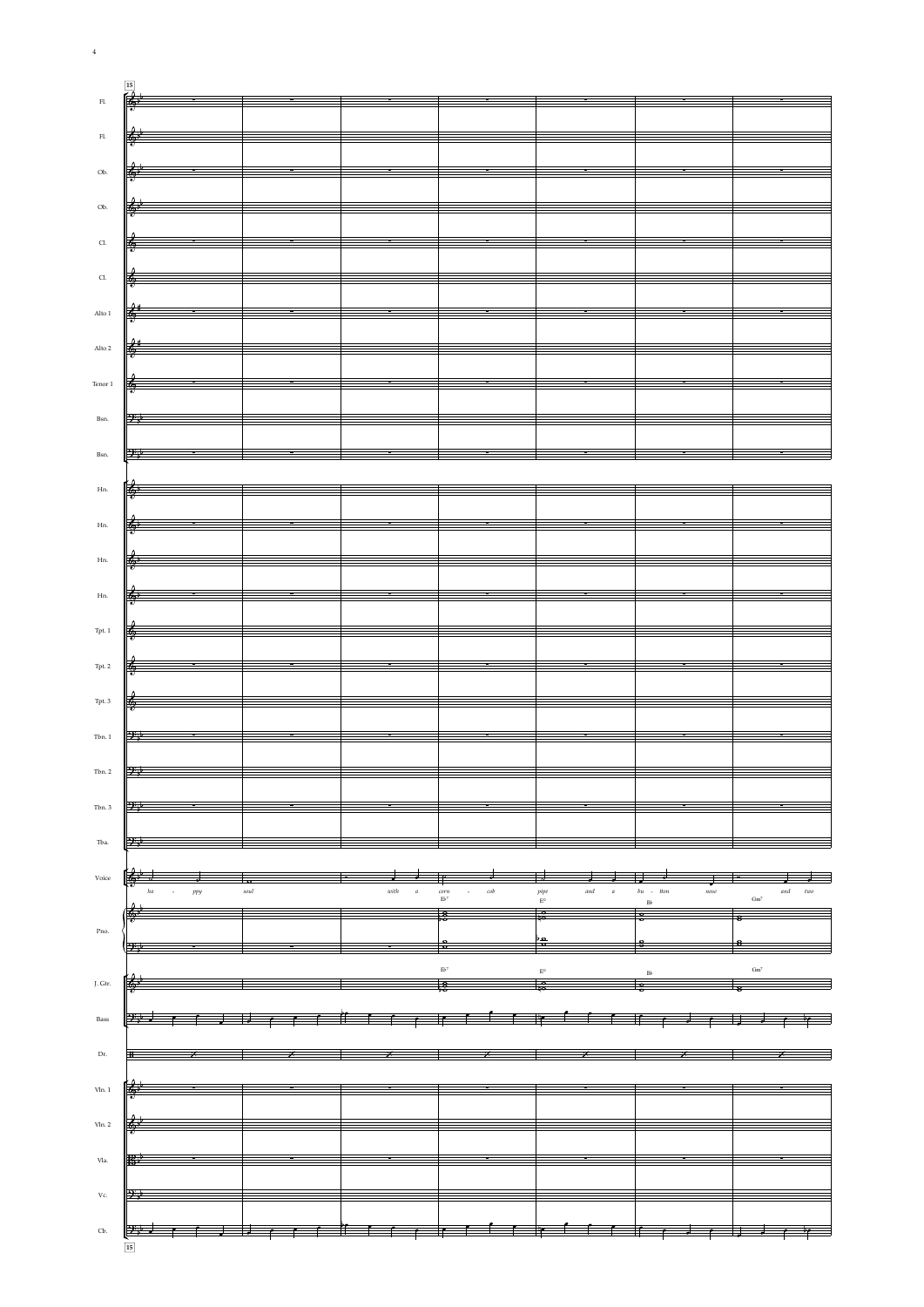|                             |                                                                                                                                                                                                                                                                                                                                                                                                                                                                                                |                           | $\frac{1}{2}$             |                 |                                       |                                                                                                                                                                                                                                                                                                                                                                    |                 |
|-----------------------------|------------------------------------------------------------------------------------------------------------------------------------------------------------------------------------------------------------------------------------------------------------------------------------------------------------------------------------------------------------------------------------------------------------------------------------------------------------------------------------------------|---------------------------|---------------------------|-----------------|---------------------------------------|--------------------------------------------------------------------------------------------------------------------------------------------------------------------------------------------------------------------------------------------------------------------------------------------------------------------------------------------------------------------|-----------------|
| $\mathop{\rm Fl}\nolimits.$ |                                                                                                                                                                                                                                                                                                                                                                                                                                                                                                |                           |                           |                 |                                       |                                                                                                                                                                                                                                                                                                                                                                    |                 |
|                             |                                                                                                                                                                                                                                                                                                                                                                                                                                                                                                | $\overline{\phantom{a}}$  |                           |                 |                                       | $\begin{picture}(180,10) \put(0,0){\vector(1,0){100}} \put(10,0){\vector(1,0){100}} \put(10,0){\vector(1,0){100}} \put(10,0){\vector(1,0){100}} \put(10,0){\vector(1,0){100}} \put(10,0){\vector(1,0){100}} \put(10,0){\vector(1,0){100}} \put(10,0){\vector(1,0){100}} \put(10,0){\vector(1,0){100}} \put(10,0){\vector(1,0){100}} \put(10,0){\vector(1,0){100}}$ |                 |
| $_{\rm Fl.}$                |                                                                                                                                                                                                                                                                                                                                                                                                                                                                                                |                           |                           |                 |                                       |                                                                                                                                                                                                                                                                                                                                                                    |                 |
|                             |                                                                                                                                                                                                                                                                                                                                                                                                                                                                                                |                           |                           |                 |                                       |                                                                                                                                                                                                                                                                                                                                                                    |                 |
| Ob.                         |                                                                                                                                                                                                                                                                                                                                                                                                                                                                                                |                           |                           |                 |                                       |                                                                                                                                                                                                                                                                                                                                                                    |                 |
| Ob.                         | $\begin{array}{ c c c c c c c c c } \hline \rule{0mm}{3mm} & \frac{1}{2} & \frac{1}{2} & \frac{1}{2} & \frac{1}{2} & \frac{1}{2} \\ \hline \rule{0mm}{3mm} & \frac{1}{2} & \frac{1}{2} & \frac{1}{2} & \frac{1}{2} & \frac{1}{2} & \frac{1}{2} & \frac{1}{2} & \frac{1}{2} & \frac{1}{2} \\ \hline \rule{0mm}{3mm} & \frac{1}{2} & \frac{1}{2} & \frac{1}{2} & \frac{1}{2} & \frac{1}{2} & \frac{1$                                                                                            |                           |                           |                 |                                       |                                                                                                                                                                                                                                                                                                                                                                    |                 |
|                             |                                                                                                                                                                                                                                                                                                                                                                                                                                                                                                |                           |                           |                 |                                       |                                                                                                                                                                                                                                                                                                                                                                    |                 |
| CL                          |                                                                                                                                                                                                                                                                                                                                                                                                                                                                                                |                           |                           |                 |                                       |                                                                                                                                                                                                                                                                                                                                                                    |                 |
|                             |                                                                                                                                                                                                                                                                                                                                                                                                                                                                                                |                           |                           |                 |                                       |                                                                                                                                                                                                                                                                                                                                                                    |                 |
| $\mathop{\hbox{\rm Cl.}}$   | $\frac{1}{2}$ $\frac{1}{2}$ $\frac{1}{2}$ $\frac{1}{2}$ $\frac{1}{2}$ $\frac{1}{2}$ $\frac{1}{2}$ $\frac{1}{2}$ $\frac{1}{2}$ $\frac{1}{2}$ $\frac{1}{2}$ $\frac{1}{2}$ $\frac{1}{2}$ $\frac{1}{2}$ $\frac{1}{2}$ $\frac{1}{2}$ $\frac{1}{2}$ $\frac{1}{2}$ $\frac{1}{2}$ $\frac{1}{2}$ $\frac{1}{2}$ $\frac{1}{2}$                                                                                                                                                                            |                           |                           |                 |                                       |                                                                                                                                                                                                                                                                                                                                                                    |                 |
|                             |                                                                                                                                                                                                                                                                                                                                                                                                                                                                                                |                           |                           |                 |                                       |                                                                                                                                                                                                                                                                                                                                                                    |                 |
|                             | Alto 1 $\begin{array}{ccc} \end{array}$ $\begin{array}{ccc} \end{array}$ $\begin{array}{ccc} \end{array}$ $\begin{array}{ccc} \end{array}$ $\begin{array}{ccc} \end{array}$ $\begin{array}{ccc} \end{array}$ $\begin{array}{ccc} \end{array}$ $\begin{array}{ccc} \end{array}$ $\begin{array}{ccc} \end{array}$ $\begin{array}{ccc} \end{array}$ $\begin{array}{ccc} \end{array}$ $\begin{array}{ccc} \end{array}$ $\begin{array}{ccc} \end{array}$ $\begin{array}{ccc} \end{array}$ $\begin{$ |                           |                           |                 |                                       |                                                                                                                                                                                                                                                                                                                                                                    |                 |
|                             |                                                                                                                                                                                                                                                                                                                                                                                                                                                                                                |                           |                           |                 |                                       |                                                                                                                                                                                                                                                                                                                                                                    |                 |
|                             | Alto 2 $\left \frac{2i}{\sqrt{2}}\right $ and $\left \frac{2i}{\sqrt{2}}\right $ and $\left \frac{2i}{\sqrt{2}}\right $ and $\left \frac{2i}{\sqrt{2}}\right $ and $\left \frac{2i}{\sqrt{2}}\right $ and $\left \frac{2i}{\sqrt{2}}\right $ and $\left \frac{2i}{\sqrt{2}}\right $ and $\left \frac{2i}{\sqrt{2}}\right $ and $\left \frac{2i}{\sqrt{2}}\right $ and $\left \frac{2$                                                                                                          |                           |                           |                 |                                       |                                                                                                                                                                                                                                                                                                                                                                    |                 |
|                             |                                                                                                                                                                                                                                                                                                                                                                                                                                                                                                |                           |                           |                 |                                       |                                                                                                                                                                                                                                                                                                                                                                    |                 |
| $\mbox{Tensor}$ 1           |                                                                                                                                                                                                                                                                                                                                                                                                                                                                                                |                           |                           |                 |                                       |                                                                                                                                                                                                                                                                                                                                                                    |                 |
|                             |                                                                                                                                                                                                                                                                                                                                                                                                                                                                                                |                           |                           |                 |                                       |                                                                                                                                                                                                                                                                                                                                                                    |                 |
| Bsn.                        | $\frac{1}{2}$ $\frac{1}{2}$ $\frac{1}{2}$ $\frac{1}{2}$ $\frac{1}{2}$ $\frac{1}{2}$ $\frac{1}{2}$ $\frac{1}{2}$ $\frac{1}{2}$ $\frac{1}{2}$ $\frac{1}{2}$ $\frac{1}{2}$ $\frac{1}{2}$ $\frac{1}{2}$ $\frac{1}{2}$ $\frac{1}{2}$ $\frac{1}{2}$ $\frac{1}{2}$ $\frac{1}{2}$ $\frac{1}{2}$ $\frac{1}{2}$ $\frac{1}{2}$                                                                                                                                                                            |                           |                           |                 |                                       |                                                                                                                                                                                                                                                                                                                                                                    |                 |
|                             |                                                                                                                                                                                                                                                                                                                                                                                                                                                                                                |                           |                           |                 |                                       |                                                                                                                                                                                                                                                                                                                                                                    |                 |
| Bsn.                        | $\frac{1}{2}$                                                                                                                                                                                                                                                                                                                                                                                                                                                                                  |                           |                           |                 |                                       |                                                                                                                                                                                                                                                                                                                                                                    |                 |
|                             |                                                                                                                                                                                                                                                                                                                                                                                                                                                                                                |                           |                           |                 |                                       |                                                                                                                                                                                                                                                                                                                                                                    |                 |
| $\operatorname{Hn.}$        | $\frac{1}{16}$                                                                                                                                                                                                                                                                                                                                                                                                                                                                                 |                           |                           |                 |                                       |                                                                                                                                                                                                                                                                                                                                                                    |                 |
|                             |                                                                                                                                                                                                                                                                                                                                                                                                                                                                                                |                           |                           |                 |                                       |                                                                                                                                                                                                                                                                                                                                                                    |                 |
| $Hn$ .                      |                                                                                                                                                                                                                                                                                                                                                                                                                                                                                                |                           |                           |                 |                                       |                                                                                                                                                                                                                                                                                                                                                                    |                 |
|                             |                                                                                                                                                                                                                                                                                                                                                                                                                                                                                                |                           |                           |                 |                                       |                                                                                                                                                                                                                                                                                                                                                                    |                 |
| $Hn$ .                      |                                                                                                                                                                                                                                                                                                                                                                                                                                                                                                |                           |                           |                 |                                       |                                                                                                                                                                                                                                                                                                                                                                    |                 |
|                             |                                                                                                                                                                                                                                                                                                                                                                                                                                                                                                |                           |                           |                 |                                       |                                                                                                                                                                                                                                                                                                                                                                    |                 |
| Hn.                         |                                                                                                                                                                                                                                                                                                                                                                                                                                                                                                |                           |                           |                 |                                       |                                                                                                                                                                                                                                                                                                                                                                    |                 |
|                             |                                                                                                                                                                                                                                                                                                                                                                                                                                                                                                |                           |                           |                 |                                       |                                                                                                                                                                                                                                                                                                                                                                    |                 |
| Tpt. 1                      |                                                                                                                                                                                                                                                                                                                                                                                                                                                                                                |                           |                           |                 |                                       |                                                                                                                                                                                                                                                                                                                                                                    |                 |
|                             |                                                                                                                                                                                                                                                                                                                                                                                                                                                                                                |                           |                           |                 |                                       |                                                                                                                                                                                                                                                                                                                                                                    |                 |
| Tpt. 2                      |                                                                                                                                                                                                                                                                                                                                                                                                                                                                                                |                           |                           |                 |                                       |                                                                                                                                                                                                                                                                                                                                                                    |                 |
|                             |                                                                                                                                                                                                                                                                                                                                                                                                                                                                                                |                           |                           |                 |                                       |                                                                                                                                                                                                                                                                                                                                                                    |                 |
| Tpt. 3                      |                                                                                                                                                                                                                                                                                                                                                                                                                                                                                                |                           |                           |                 |                                       |                                                                                                                                                                                                                                                                                                                                                                    |                 |
| Tbn. 1                      |                                                                                                                                                                                                                                                                                                                                                                                                                                                                                                |                           |                           |                 |                                       |                                                                                                                                                                                                                                                                                                                                                                    |                 |
|                             |                                                                                                                                                                                                                                                                                                                                                                                                                                                                                                |                           |                           |                 |                                       |                                                                                                                                                                                                                                                                                                                                                                    |                 |
| Tbn. 2                      |                                                                                                                                                                                                                                                                                                                                                                                                                                                                                                |                           |                           |                 |                                       |                                                                                                                                                                                                                                                                                                                                                                    |                 |
|                             |                                                                                                                                                                                                                                                                                                                                                                                                                                                                                                |                           |                           |                 |                                       |                                                                                                                                                                                                                                                                                                                                                                    |                 |
| Tbn. 3                      |                                                                                                                                                                                                                                                                                                                                                                                                                                                                                                |                           |                           |                 |                                       |                                                                                                                                                                                                                                                                                                                                                                    |                 |
|                             |                                                                                                                                                                                                                                                                                                                                                                                                                                                                                                |                           |                           |                 |                                       |                                                                                                                                                                                                                                                                                                                                                                    |                 |
| Tba.                        |                                                                                                                                                                                                                                                                                                                                                                                                                                                                                                |                           |                           |                 |                                       |                                                                                                                                                                                                                                                                                                                                                                    |                 |
|                             |                                                                                                                                                                                                                                                                                                                                                                                                                                                                                                |                           | ण्ड                       |                 | ⊫                                     |                                                                                                                                                                                                                                                                                                                                                                    |                 |
| Voice                       |                                                                                                                                                                                                                                                                                                                                                                                                                                                                                                |                           |                           |                 |                                       |                                                                                                                                                                                                                                                                                                                                                                    |                 |
|                             | eyes<br>$\mathrm{Cm}^{\gamma}$                                                                                                                                                                                                                                                                                                                                                                                                                                                                 | made<br>out<br>of<br>F6/9 | coal<br>Db <sup>7</sup> / | Cm <sup>9</sup> | $B^{b}$ maj <sup>7</sup><br>$F^{7/9}$ | Fro                                                                                                                                                                                                                                                                                                                                                                | Snow<br>$-$ mer |
|                             |                                                                                                                                                                                                                                                                                                                                                                                                                                                                                                |                           |                           |                 |                                       |                                                                                                                                                                                                                                                                                                                                                                    |                 |
| Pno.                        |                                                                                                                                                                                                                                                                                                                                                                                                                                                                                                |                           |                           |                 |                                       |                                                                                                                                                                                                                                                                                                                                                                    |                 |
|                             |                                                                                                                                                                                                                                                                                                                                                                                                                                                                                                |                           |                           |                 |                                       |                                                                                                                                                                                                                                                                                                                                                                    |                 |
|                             | $\text{Cm}^{\gamma/9}$                                                                                                                                                                                                                                                                                                                                                                                                                                                                         | F6/9                      | Db <sup>7</sup> /         |                 | B <sub>b</sub> maj <sub>7</sub>       |                                                                                                                                                                                                                                                                                                                                                                    |                 |